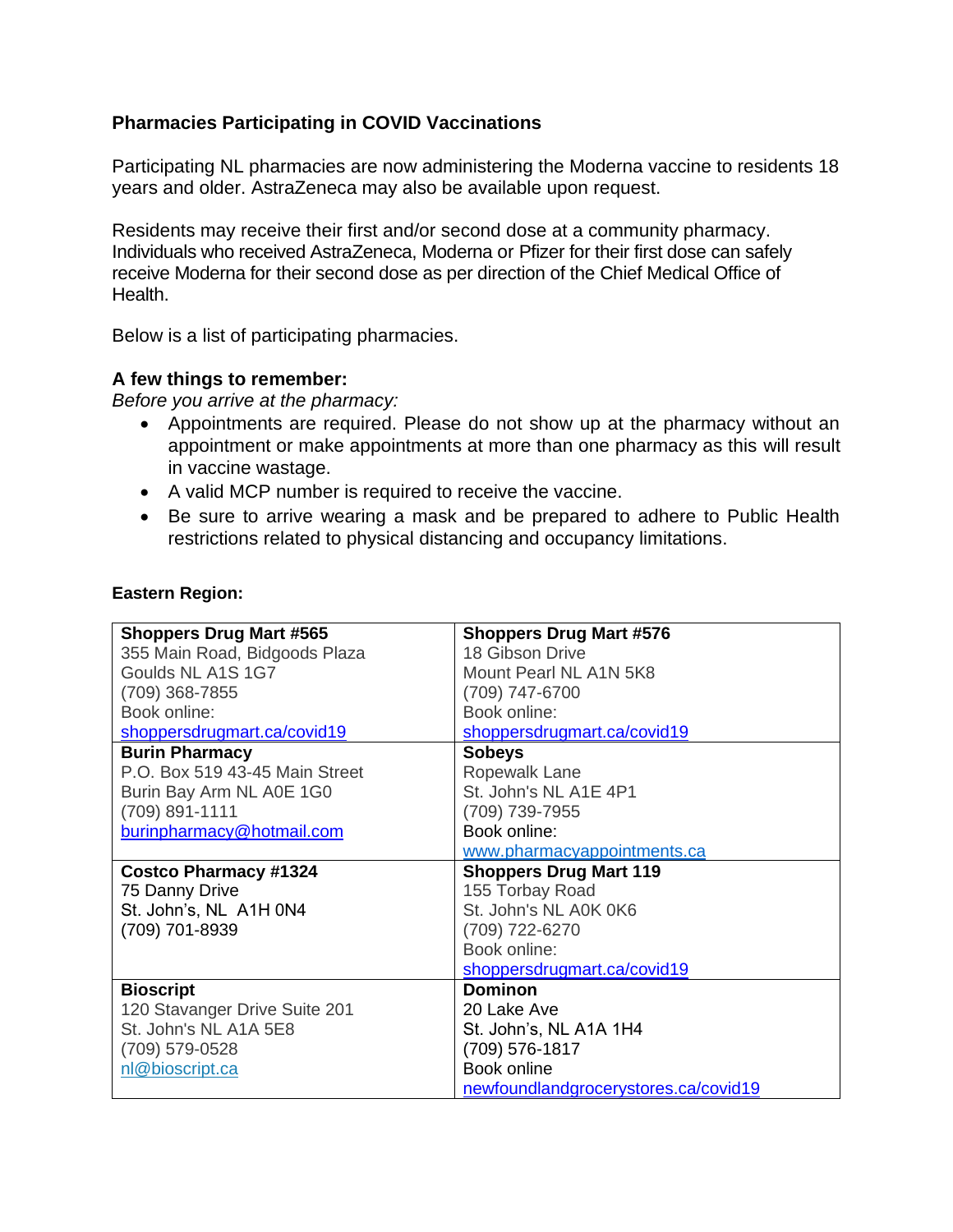| Lawtons                               | <b>Sobeys</b>                               |
|---------------------------------------|---------------------------------------------|
| 496 Topsail Road                      | 10 Elizabeth Ave.                           |
| St. John's NL A1E 2C2                 | St. John's NL A1A 1W4                       |
| (709) 364-4444                        | (709) 753-3426                              |
| rx0810@lawtons.ca                     | rx0744@sobeyspharmacy.com                   |
| www.pharmacyappointments.ca           | www.pharmacyappointments.ca                 |
| <b>Sobeys</b>                         | <b>Shoppers Drug Mart 106</b>               |
| 45 Kelsey Drive                       | 8 Rowan Street                              |
| St. John's NL A1B 5C8                 | St. John's, NL A1B 2X1                      |
| (709) 576-0490                        | (709) 722-1500                              |
| <b>Book Online:</b>                   | Book online:                                |
| http://www.pharmacyappointments.ca/   | shoppersdrugmart.ca/covid19                 |
| <b>Shoppers Drug Mart 2233</b>        | <b>Loblaw Pharmacy 922</b>                  |
| 1641 Topsail Road Unit 3              | 150 Old Placentia Rd.                       |
| Paradise NL A1L 1V1                   | Mount Pearl NL A1N 4Y9                      |
| (709) 781-1791                        | (709) 576-1888                              |
| Book online:                          | Book online:                                |
| shoppersdrugmart.ca/covid19           | newfoundlandgrocerystores.ca/covid19        |
| <b>Foodland</b>                       | <b>Sobeys</b>                               |
| Beaver Plaza, Box 730 239A Conception | P.O. Box 14094, Stn. Manuels 350 Conception |
| Bay Highway                           | Bay Highway                                 |
| Bay Roberts NL A0A 1G0                | Conception Bay South NL A1W 3J1             |
| (709) 786-7042                        | (709) 834-1003                              |
| rx0465@sobeyspharmacy.com             | rx0590@sobeyspharmacy.com                   |
| www.pharmacyappointments.ca           | www.pharmacyappointments.ca                 |
| <b>Shoppers Drug Mart 122</b>         | <b>Shoppers Drug Mart 118</b>               |
| 250 Lemarchant Road                   | Box 39007 390 Topsail Road                  |
| St. John's NL A1E 1P7                 | St. John's NL A1E 5Y7                       |
| (709) 739-1300                        | (709) 368-6084                              |
| Book online:                          | Book online:                                |
| shoppersdrugmart.ca/covid19           | shoppersdrugmart.ca/covid19                 |
| <b>Shoppers Drug Mart</b>             | <b>Sobeys</b>                               |
| P.O. Box 20090 88 Conception Bay      | 360 Torbay Road                             |
| Highway                               | St. John's NL A1A 4E1                       |
| Conception Bay South NL A1W 3L1       | (709) 726-0522                              |
| (709) 834-2111                        | Book online:                                |
| Book online:                          | www.pharmacyappointments.ca                 |
| shoppersdrugmart.ca/covid19           |                                             |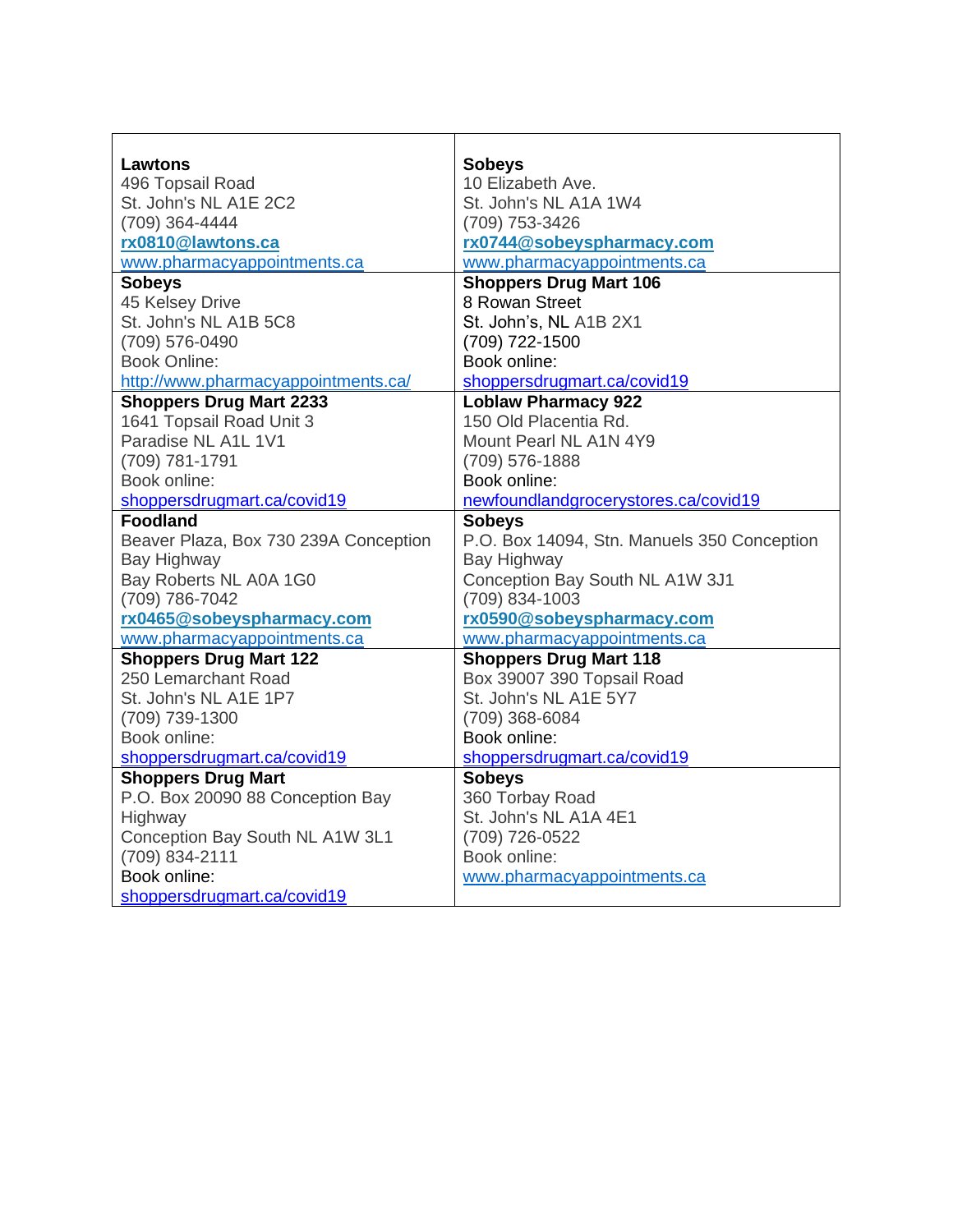| <b>Shea Heights Pharmacy</b>                   | <b>Hindy's Pharmacy</b>              |
|------------------------------------------------|--------------------------------------|
| 2-55B Linegar Ave                              | P. O. Box 210                        |
| St. John's NL A0A 1J0                          | Winterton NL A0B 3M0                 |
| (709) 739-7432                                 | (709) 583-0833                       |
| sheaheightspharmacy@gmail.com                  | onpharmacy@hotmail.com               |
| <b>DrugStore Pharmacy 935</b>                  | <b>Walmart Kelsey Drive</b>          |
| 260 Blackmarsh Road                            | 75 Kelsey Drive                      |
| St. John's NL A1E 1T2                          | St. John's, NL A1B 0C7               |
| (709) 576-1885                                 | 709-722-6707                         |
| Book online:                                   |                                      |
| newfoundlandgrocerystores.ca/covid19           |                                      |
| <b>Remedys Rx</b>                              | <b>Loblaw Pharmacy 924</b>           |
| 120 Columbus Drive                             | 55 Stavanger Drive                   |
| Carbonear, NL A1Y 1B3                          | St. John's NL A1A 5E8                |
| (709) 709-596-3166                             | (709) 576-3590                       |
|                                                | Book online:                         |
|                                                | newfoundlandgrocerystores.ca/covid19 |
| <b>The Prescription Centre</b>                 | <b>Shoppers Drug Mart 121</b>        |
| PO Box 83 Main Road                            | 77 Commonwealth Avenue               |
| Western Bay NL A0A 4J0                         | Mount Pearl NL A1N 1W7               |
| (709) 598-2530                                 | (709) 364-7891                       |
| theprescriptioncentre@gmail.com                | Book online:                         |
|                                                | shoppersdrugmart.ca/covid19          |
| <b>Medication Therapy Services Clinic</b>      | <b>Green's Drug Mart</b>             |
| 75 Tiffany Court                               | P.O. Box 1478 51-53 Conception Bay   |
| St. John's NL A1A 0L1                          | Highway                              |
| (709) 864-2274                                 | Bay Roberts NL A0A 1G0               |
| mtsclinic@mun.ca                               | (709) 786-2226                       |
|                                                | greensdrugmart2@nf.aibn.com          |
| <b>Green's Drug Mart</b>                       | <b>Sobeys</b>                        |
| 842 Conception Bay Highway, Unit 1             | 10 Elizabeth Ave.                    |
| Conception Bay South NL A1X 3H1                | St. John's NL A1A 1W4                |
| (709) 834-1420                                 | (709) 753-3426                       |
| https://pharmaconnect.ca/appointment/32f0f6b8- | rx0744@sobeyspharmacy.com            |
| 374b-41bf-9872-dd68af726293                    | www.pharmacyappointments.ca          |
| <b>Dominion</b>                                | <b>Holyrood Pharmasave</b>           |
| 166 Conception Bay Hwy.                        | 6-8 Liam Hickey Drive                |
| Conception Bay South, NL A1W 3A6               | Holyrood, NL A0A 2R0                 |
| (709) 834-3801                                 | 709-229-6400                         |
| Book online:                                   |                                      |
| newfoundlandgrocerystores.ca/covid19           |                                      |
| <b>Metro Pharmacy</b>                          | <b>Davis PharmaChoice</b>            |
| 35 Major's Path                                | 26 Highway East                      |
| St. John's, NL A1A 4Z9                         | Victoria, NL A0A 4G0                 |
| (709) 738-7979                                 | (709) 596-4546                       |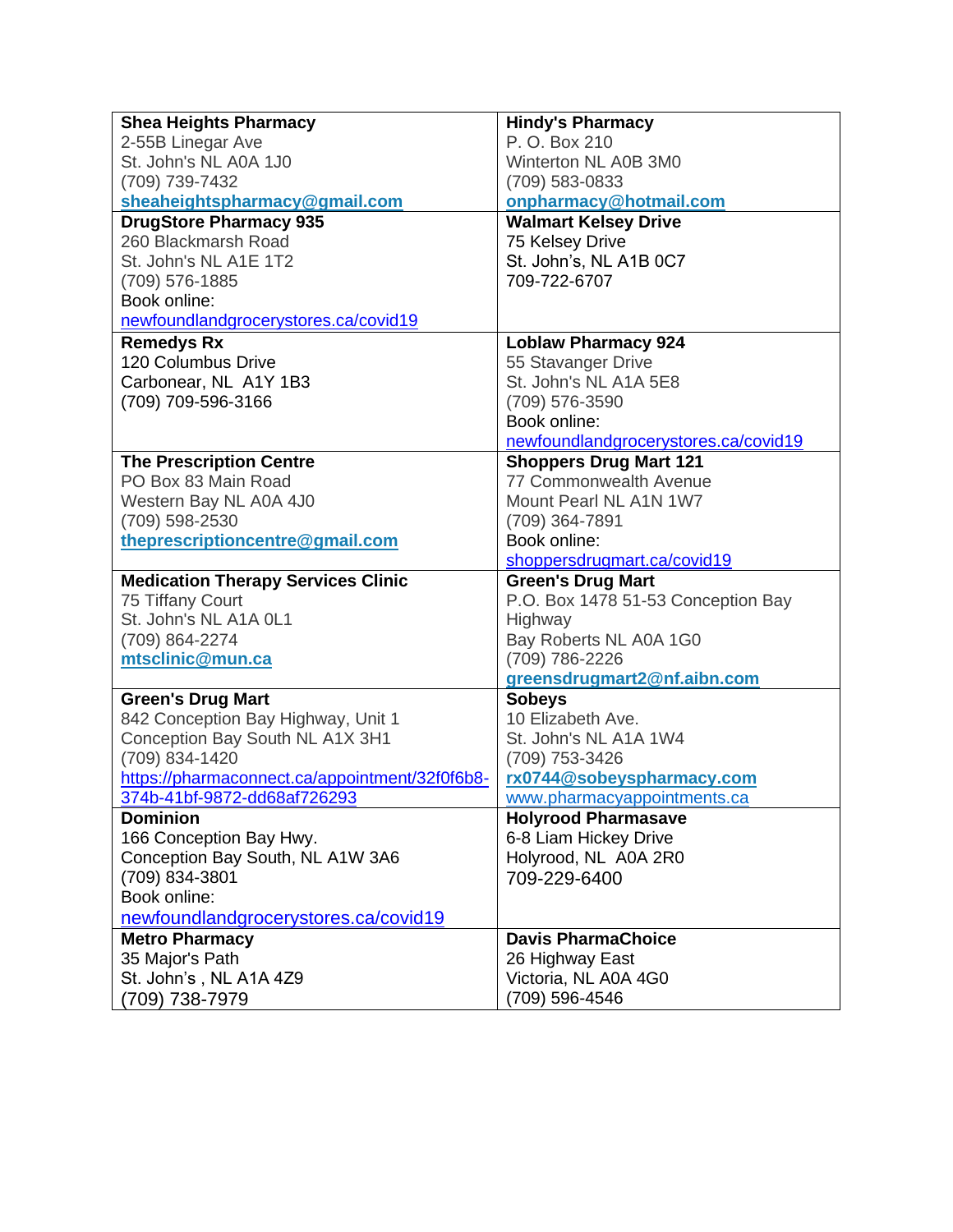| <b>SRx Pharmacy</b>                        | <b>Kenmount PharmaSave</b>                 |
|--------------------------------------------|--------------------------------------------|
| 193 LeMarchant Road                        | 300 Kenmount Road, Suite 107               |
| St. John's, NL A1C 2H5                     | St. John's, NL A1B 3R2                     |
| (709) 753-3858                             | 709-552-0055                               |
|                                            | kenmountpharmasave@gmail.com               |
|                                            |                                            |
| <b>Compounding Wellness Sterile Lab</b>    | <b>Shoppers Drug Mart 107</b>              |
| 48 Commonwealth Ave, Suite 104             | 286 Conception Bay Highway                 |
| Mount Pearl, NL A1N 5B6                    | Bay Roberts, NL A0A 1G0                    |
| 709-221-6662                               | (709) 786-6143                             |
| sterilelab@compoundingwellness.ca          | <b>Book Online</b>                         |
|                                            | shoppersdrugmart.ca/covid19                |
| <b>Shoppers Drug Mart 113</b>              | <b>Shoppers Drug Mart 2031</b>             |
| 16 Goff Ave                                | 204 Freshwater Road                        |
| Carbonear, NL A1Y 1A6                      | St. John's, NL A1C 2P5                     |
| (709) 596-5154                             | (709) 579-2126                             |
| Book online:                               | Book online:                               |
| shoppersdrugmart.ca/covid19                | shoppersdrugmart.ca/covid19                |
| <b>Chapel Arm Pharmacy</b>                 | <b>Green's Drug Mart</b>                   |
| 257 Main Street                            | P.O. Box 70                                |
| Chapel Arm, NL                             | Dildo NL A0B 1P0                           |
| (709) 592 2200                             | (709) 582-3122                             |
|                                            | areid@greensdrugmart.ca                    |
| <b>Green's Drug Mart</b>                   | <b>Green's Drug Mart</b>                   |
| P.O. Box 422                               | P.O. Box 192 17-19 Blockhouse Rd           |
| Green's Harbour NL A0B 1X0                 | Placentia NL A0B 2Y0                       |
| (709) 582-3203                             | (709) 227-1050                             |
| greensdrugmart.gh@outlook.com              | info@greensdrugmart.ca                     |
| Book online:                               | Book online:                               |
| https://pharmaconnect.ca/appointment/2d397 | https://pharmaconnect.ca/appointment/3de6c |
| a09-4ecb-4711-a645-4b61b3ec75a6            | 343-a6bc-463f-af8b-58fea6723877            |
|                                            |                                            |
| <b>Sinyard's Pharmacy</b>                  | <b>Lawtons</b>                             |
| Box 359 17 Harvey Street                   | P.O. Box 279 Centennial Square             |
| Harbour Grace NL A0A 2M0                   | Mount Pearl NL A1N 2C3                     |
| (709) 596-5470                             | (709) 368-9383                             |
| sinyardspharmacy@gmail.com                 | patrick.holland@sobeys.com                 |
| https://pharmaconnect.ca/appointment/99f2d | Book online:                               |
| 7fd-ac2f-415f-a9b8-edadcbd1901a            | www.pharmacyappointments.ca                |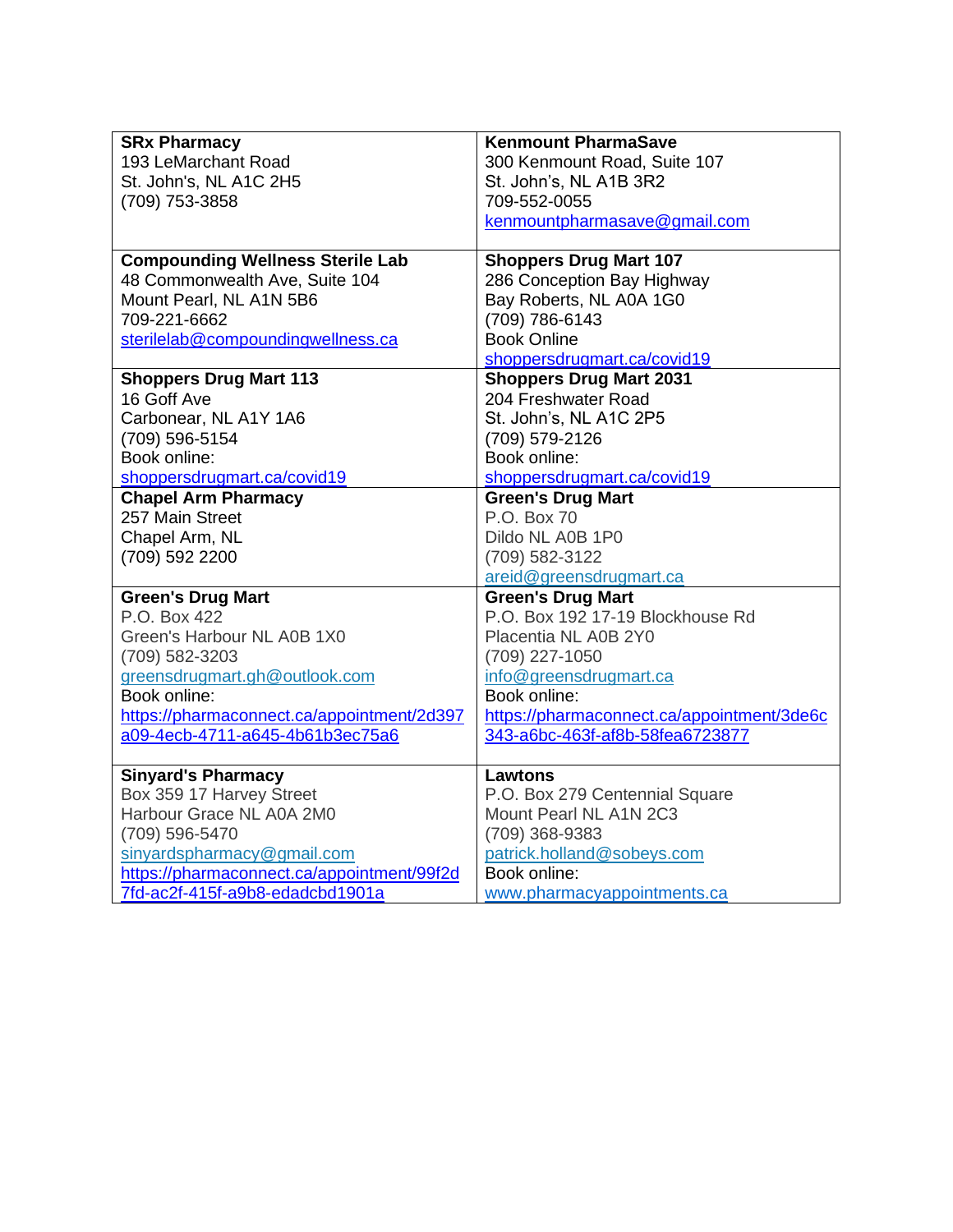| Lawtons                                | <b>Lawtons</b>                           |
|----------------------------------------|------------------------------------------|
| 645 Conception Bay Hwy, #102           | Avalon Mall 48 Kenmount Rd               |
| Conception Bay South NL A1X 7L5        | St. John's NL A1B 1W3                    |
| (709) 834-2136                         | (709) 722-2227                           |
| rx0140@lawtons.ca                      | rx0142@lawtons.ca                        |
| Book online:                           | Book online:                             |
| www.pharmacyappointments.ca            | www.pharmacyappointments.ca              |
| <b>Sobeys</b>                          | <b>Lawtons</b>                           |
| 8 Merrymeeting Rd.                     | 12 Gleneyre St. Wedgewood Medical Centre |
| St. John's NL A1C 2V5                  | St. John's NL A1A 2M7                    |
| (709) 726-2387                         | (709) 753-3111                           |
| rx0857@sobeyspharmacy.com              | rx0173@lawtons.ca                        |
| Book online:                           | Book online:                             |
| www.pharmacyappointments.ca            | http://www.pharmacyappointments.ca/      |
| <b>Lawtons</b>                         | <b>Sobeys</b>                            |
| P.O. Box 89 29-34 Prince William Drive | 470 Topsail Road                         |
| Placentia NL A0B 2Y0                   | St. John's NL A1E 2C3                    |
| (709) 227-5494                         | (709) 364-7240                           |
| rx0126@lawtons.ca                      | rx0340@sobeyspharmacy.com                |
| Book online:                           | Book online:                             |
| www.pharmacyappointments.ca            | www.pharmacyappointments.ca              |
| <b>Lawtons</b>                         | <b>Sobeys</b>                            |
| P.O. Box 550 Main St                   | 50 Old Placentia Road                    |
| Clarke's Beach NL A0A 1W0              | Mount Pearl NL A1N 4Y1                   |
| (709) 786-7634                         | (709) 745-8501                           |
| rx0822@sobeyspharmacy.com              | rx0855@sobeyspharmacy.com                |
| Book online:                           | Book online:                             |
| www.pharmacyappointments.ca            | www.pharmacyappointments.ca              |
| <b>Whitbourne Drug Mart</b>            | <b>Commonwealth Pharmasave #837</b>      |
| 1a Whitbourne Avenue                   | 50 Commonwealth Avenue                   |
| Whitbourne, NL A0B 3K0                 | Mount Pearl, NL A1N 1W8                  |
| 709-759-2244                           | 709-745-2224                             |
| <b>Welsh's Pharmacy</b>                | The Medicine Shoppe Pharmacy             |
| 291 Main Street                        | 1489 Topsail Road                        |
| Islington, NL A0B 2E0                  | Paradise, NL A1L 1P9                     |
| (709) 588-2500                         | (709) 747-2560                           |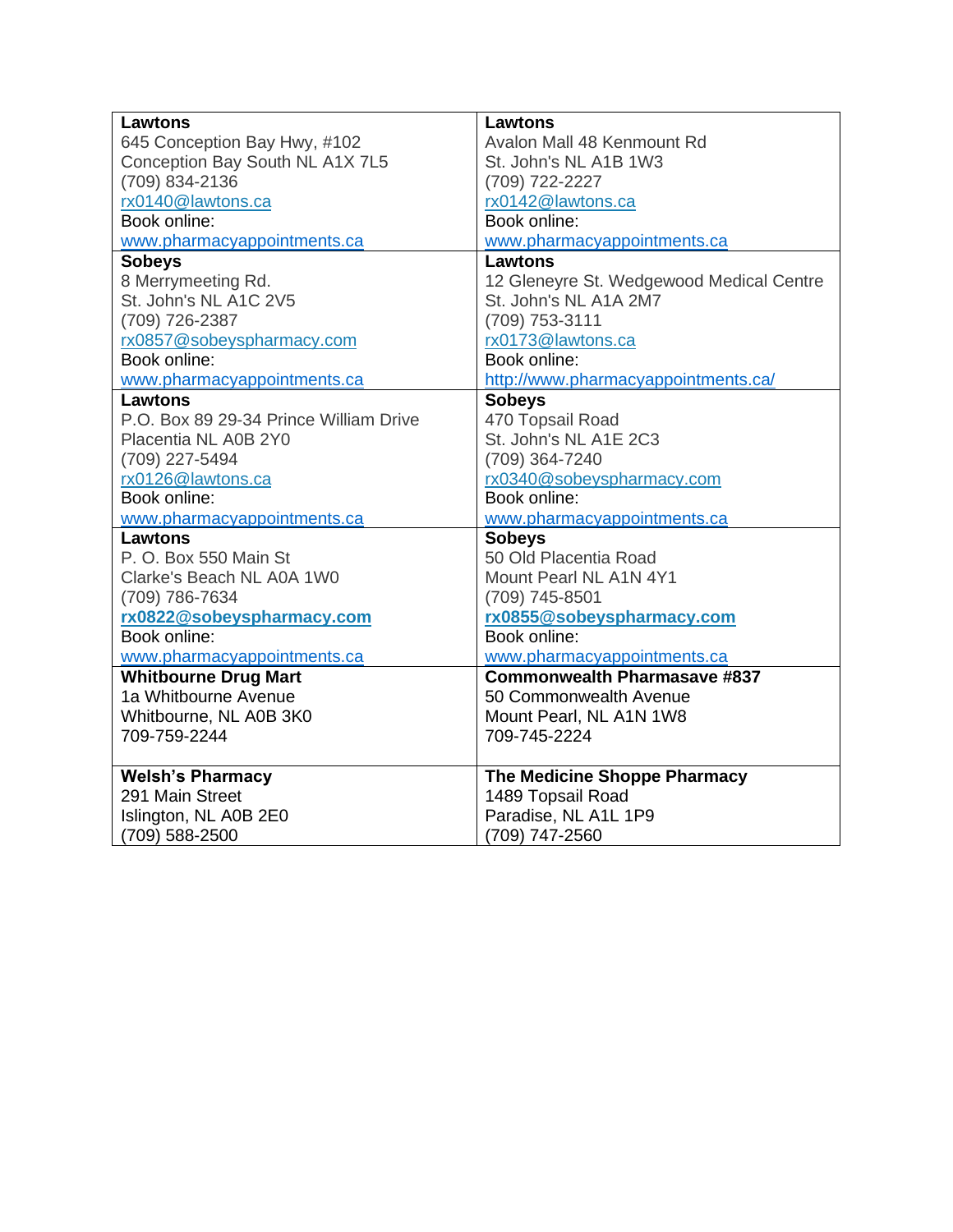| <b>Central Region:</b>             |                                      |
|------------------------------------|--------------------------------------|
| <b>Shoppers Drug Mart 566</b>      | <b>Lawtons</b>                       |
| 350 Main Street                    | P.O. Box 640 190 Main St             |
| Wesleyville NL A0G 4R0             | Springdale NL A0J 1T0                |
| (709) 536-3270                     | (709) 673-3882                       |
| Book online:                       | Book online:                         |
| shoppersdrugmart.ca/covid19        | www.pharmacyappointments.ca          |
| <b>Lawtons</b>                     | <b>Lyrick Pharmacy Ltd SDM 114</b>   |
| 177 Elizabeth Drive                | P. O. Box 670 3 Helen Tulk Dr.,      |
| Gander NL A1V 1H6                  | Bishop's Falls NL A0H 1C0            |
| (709) 256-7550                     | (709) 258-5325                       |
| rx0549@lawtons.ca                  | Book online:                         |
| Book online:                       | shoppersdrugmart.ca/covid19          |
| www.pharmacyappointments.ca        |                                      |
| <b>Shoppers Drug Mart 6024</b>     | <b>Sobeys</b>                        |
| 51 Quay Road                       | 21 Cromer Ave.                       |
| Badgers Quay NL A0G 1B0            | Grand Falls-Windsor NL A2A 1X3       |
| (709) 536-3144                     | (709) 489-1940                       |
| Book online:                       | Book online:                         |
| shoppersdrugmart.ca/covid19        | www.pharmacyappointments.ca          |
| The Medicine Shoppe 366            | <b>Shoppers Drug Mart 126</b>        |
| 28 Cromer Avenue                   | 246 Memorial Dr. Unit 201            |
| Grand Falls-Windsor NL A2A 1K2     | Clarenville, NL A5A 1N9              |
| (709) 489-0853                     | (709) 466-3271                       |
| medicineshoppe366@gmail.com        | Book online:                         |
|                                    | shoppersdrugmart.ca/covid19          |
| <b>Sobeys</b>                      | <b>Loblaw Pharmacy 927</b>           |
| Box 397 1-25 Columbia Drive        | 100 Laurell Rd.                      |
| Marystown NL A0E 2M0               | Gander NL A1V 2V5                    |
| (709) 279-1932                     | (709) 535-8793                       |
| Book online:                       | Book online:                         |
| http://www.pharmacyappointments.ca | newfoundlandgrocerystores.ca/covid19 |
| <b>Sobeys</b>                      | <b>Shoppers Drug Mart 109</b>        |
| Valley Mall, 1 Mount Bernard Ave.  | P.O. Box 190 251 Water Street        |
| Corner Brook NL A2H 6Y5            | Botwood NL A0H 1E0                   |
| (709) 639-1004                     | (709) 257-2251                       |
| Book online:                       | Book online:                         |
| www.pharmacyappointments.ca        | shoppersdrugmart.ca/covid19          |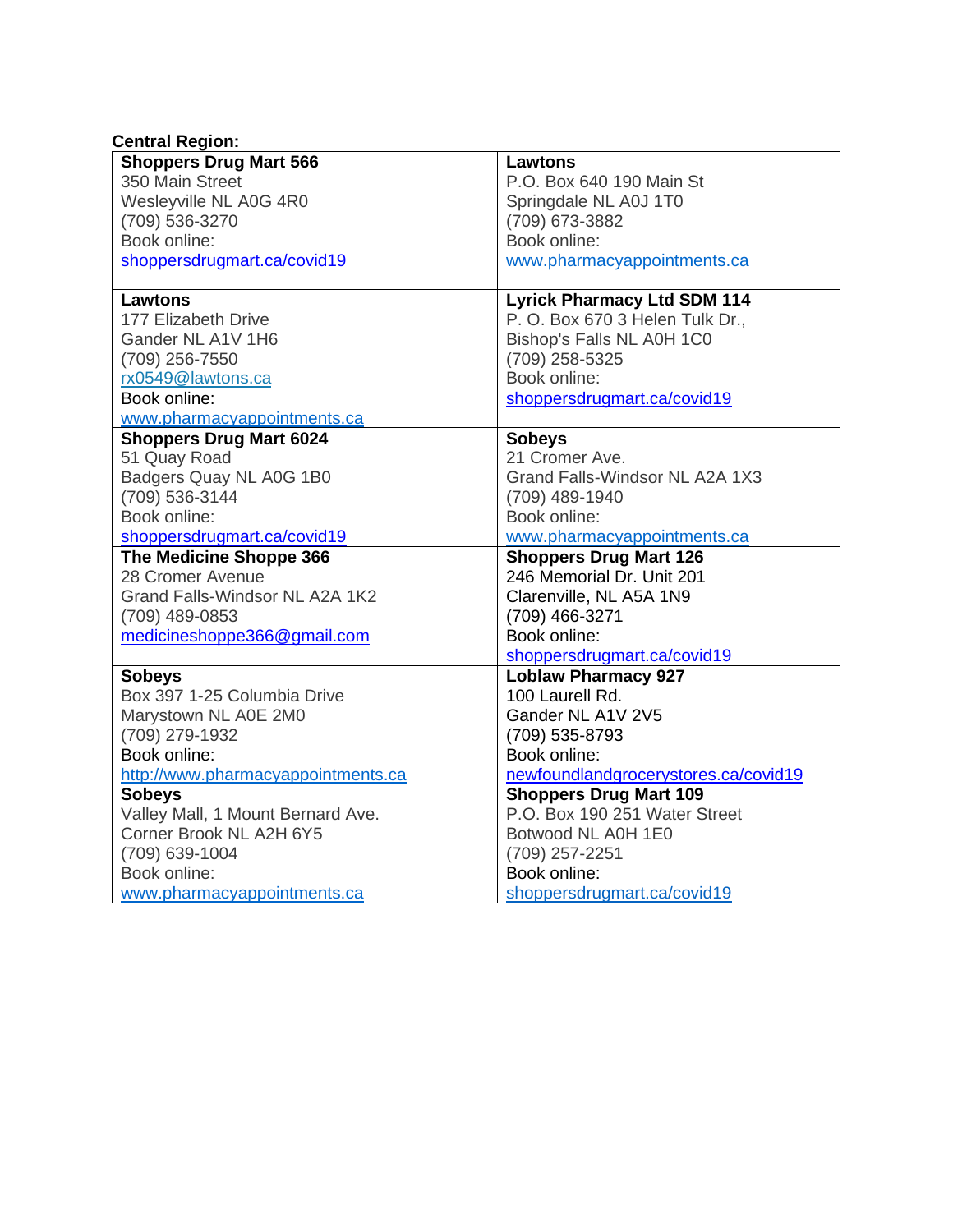| <b>Shoppers Drug Mart 117</b>     | <b>Lawtons</b>                     |
|-----------------------------------|------------------------------------|
| 143 Bennett Drive                 | P.O. Box 1000 486 Main Street West |
| Gander NL A1V 2E6                 | Lewisporte NL A0G 3A0              |
| (709) 651-3423                    | (709) 535-6715                     |
| Book online:                      | Book online:                       |
| shoppersdrugmart.ca/covid19       | www.pharmacyappointments.ca        |
|                                   |                                    |
| <b>Foodland</b>                   | <b>Shoppers 2030</b>               |
| P. O. Box 99 Highway Route 210    | 30 Bond Street                     |
| Grand Bank NL A0E 1W0             | Grand Falls-Windsor NL A2A 1J4     |
| (709) 832-2071                    | (709) 489-2335                     |
| www.pharmacyappointments.ca       | Book online:                       |
|                                   | shoppersdrugmart.ca/covid19        |
| <b>Central Pharmacy</b>           | <b>Shoppers Drug Mart 571</b>      |
| 52 Union Street                   | 54 Main Street                     |
| Grand Falls - Windsor, NL A2A 2J9 | Grand Bank, NL A0A 1W0             |
| 709-489-5411                      | (709) 832-1621                     |
|                                   | Book online:                       |
|                                   | shoppersdrugmart.ca/covid19        |
| <b>Shoppers Drug Mart 2012</b>    | Your Independent Grocer            |
| 24 Columbia Drive                 | PO Box 98                          |
| Marystown, NL A0E 2M0             | Twillingate, NL A0G 3M)            |
| (709) 279-3784                    | (709) 884-2200                     |
| Book online:                      | Book online:                       |
| shoppersdrugmart.ca/covid19       | Yourindependentgrocer.ca/covid19   |
| Your Independent Grocer           | <b>No Frills</b>                   |
| 252 Main Street                   | 240B Memorial Drive                |
| Lewisporte, NL A0G 3A0            | Clarenville, NL A5A 1N9            |
| (709) 535-8793                    | (709) 466-4566                     |
| Book online:                      | Book online:                       |
| Yourindependentgrocer.ca/covid19  | Nofrills.ca/covid19                |
| <b>Shoppers Drug Mart 574</b>     | <b>Health-e Choice Pharmacy</b>    |
| P.O. Box 940 160 Main Street      | 61 Thompson St. Suite 103,         |
| Lewisporte NL A0G 3A0             | Clarenville                        |
| (709) 535-2795                    | Tel: 709-466-1234                  |
| Book online:                      | healthechoicepharmacy@hotmail.com  |
| shoppersdrugmart.ca/covid19       |                                    |
| <b>Bonavista Pharmachoice</b>     | <b>Gander PharmaChoice #4449</b>   |
| P.O. Box 880 Confederation Dr     | P.O. Box 304                       |
| Bonavista NL A0C 1B0              | 110 Roe Avenue                     |
| (709) 468-7350                    | Gander NL A1V 1W7                  |
| bonavistapharmacy@nfld.net        | 709-651-2003                       |
|                                   |                                    |
| <b>Kittiwake PharmaChoice</b>     | <b>Musgravetown Pharmachoice</b>   |
| 54A Main St. Brookfield, NL       | 99 Goose Bay Drive                 |
| 709-536-3100                      | Musgravetown, NL A0C 1Z0           |
| kittiwakepharmachoice@gmail.com   | 709-467-2455                       |
| Facebook/Facebook Messenger -     |                                    |
| Kittiwake PharmaChoice            |                                    |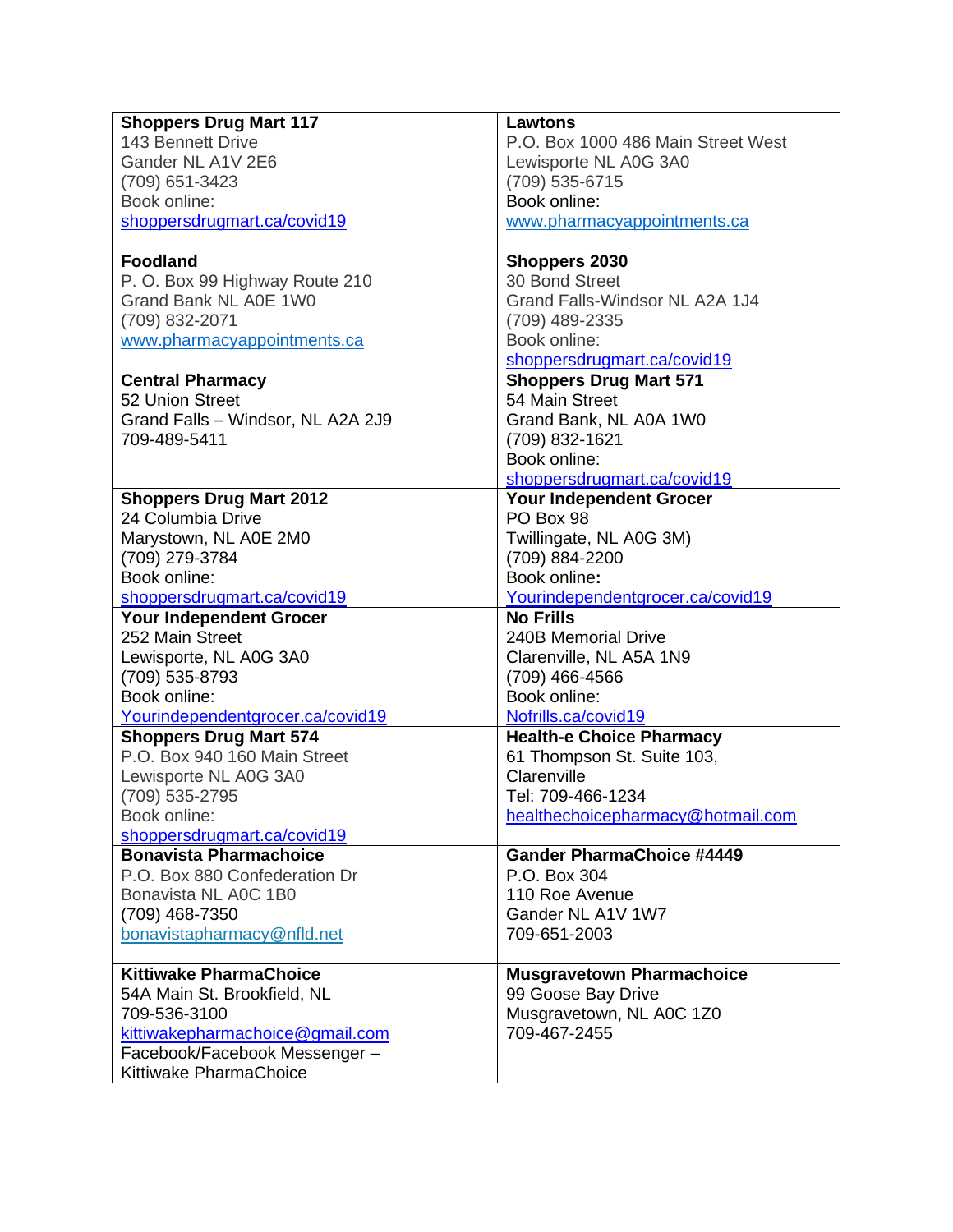| <b>Eastport Pharmachoice</b><br>53 Main Street<br>Eastport, NL<br>A0G1Z0<br>(709) 677-2255<br>eastportdrugs@gmail.com | <b>Loblaw Pharmacy 928</b><br>17 Cromer Ave<br><b>Grand Falls-Windsor NL</b><br>A2A 1X3<br>$(709) - 489 - 5751$<br>Book online:<br>newfoundlandgrocerystores.ca/covid19 |
|-----------------------------------------------------------------------------------------------------------------------|-------------------------------------------------------------------------------------------------------------------------------------------------------------------------|
| <b>Grand Falls Drug Store Ltd.</b><br>8 High Street<br><b>Grand Falls-Windsor, NL</b><br>A2A 1C4<br>709-489-2101      | The Medicine Shoppe Pharmacy<br>106 IceBerg Arena Rd<br><b>Fogo Island Central</b><br>709-266-1010                                                                      |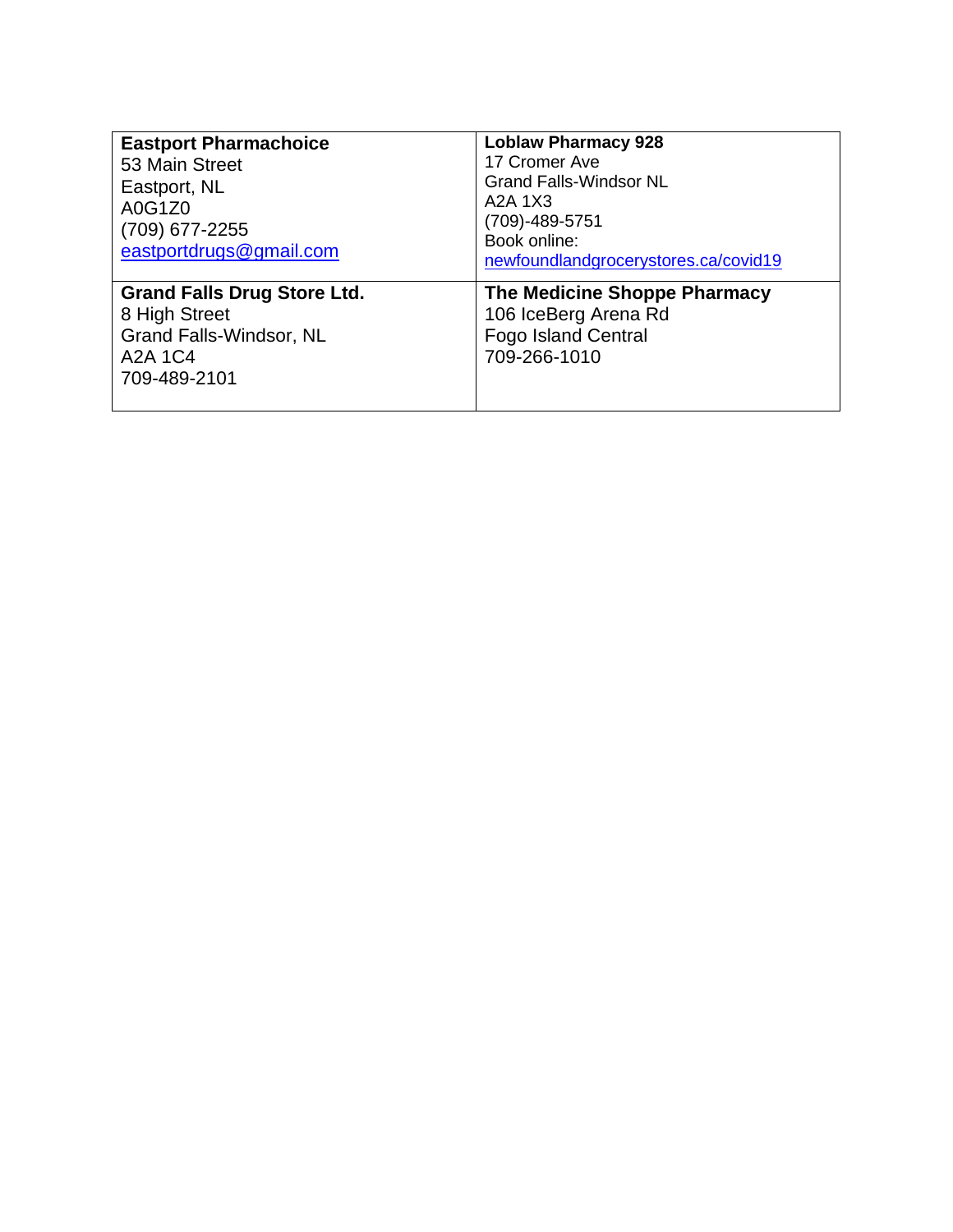| <b>Western Region:</b>                         |                                      |
|------------------------------------------------|--------------------------------------|
| <b>Shoppers Drug Mart #179</b>                 | <b>Valley Pharmasave</b>             |
| Millbrook Mall 2 Herald Ave                    | P.O. Box 89 1 Benoit's Siding        |
| Corner Brook NL A2H 2M5                        | Doyles NL A0N 1J0                    |
| (709) 634-8875 ext. 33                         | (709) 955-2398                       |
| https://pharmaconnect.ca/appointment/32f0f6b8- | valleypharmacy@nf.aibn.com           |
| 374b-41bf-9872-dd68af726293                    |                                      |
| <b>Shoppers Drug Mart 569</b>                  | The Medicine Shoppe 354              |
| Box 99 32a Water St.                           | <b>13 Union Street</b>               |
| La Scie NL A0K 3M0                             | Corner Brook NL A2H 5M7              |
| (709) 675-2000                                 | (709) 632-2442                       |
| Book online:                                   | ms0354@store.medicineshoppe.ca       |
| shoppersdrugmart.ca/covid19                    |                                      |
| Lawtons                                        | <b>Shoppers Drug Mart 568</b>        |
| 3 Herald Avenue                                | Box 609 64 Highway 410               |
| Corner Brook NL A2H 4B8                        | Baie Verte NL A0K 1B0                |
| (709) 634-8000                                 | (709) 532-4296                       |
| Book online:                                   | Book online:                         |
| www.pharmacyappointments.ca                    | shoppersdrugmart.ca/covid19          |
| <b>Lawtons</b>                                 | <b>Lawtons</b>                       |
| 4 Farm Road                                    | 137 O'Connell Drive P.O. Box 130     |
| Deer Lake NL A8A 1J4                           | Corner Brook NL A2H 5M8              |
| (709) 635-3961                                 | (709) 639-8971                       |
| Book online:                                   | Book online:                         |
| www.pharmacyappointments.ca                    | www.pharmacyappointments.ca          |
| <b>Complete Care Pharmasave</b>                | <b>DrugStore Pharmacy 926</b>        |
| 33 West Link Road                              | 5 Murphy Square                      |
| Rocky Harbour, NL                              | Corner Brook NL A2H 1R4              |
| (709) 458-3366                                 | (709) 634-0795                       |
|                                                | Book online:                         |
|                                                | newfoundlandgrocerystores.ca/covid19 |
| <b>Shoppers Drug Mark 112</b>                  | <b>Smallwoods Pharmacy</b>           |
| 251 Water Street                               | <b>Port Saunders</b>                 |
| Port aux Basques, NL A0M 1C0                   | (709) 761-3520                       |
| (709) 695-7051                                 |                                      |
| Book online:                                   |                                      |
| shoppersdrugmart.ca/covid19                    |                                      |
| <b>Shoppers Drug Mart 124</b>                  | <b>Skinner's Pharmacy</b>            |
| 1 Farm Road                                    | 5 Main Street                        |
| Deer Lake, NL A8A 1J1                          | Stephenville Crossing, NL            |
| (709) 635-5125                                 | (709) 646-2200                       |
| Book online:                                   |                                      |
| shoppersdrugmart.ca/covid19                    |                                      |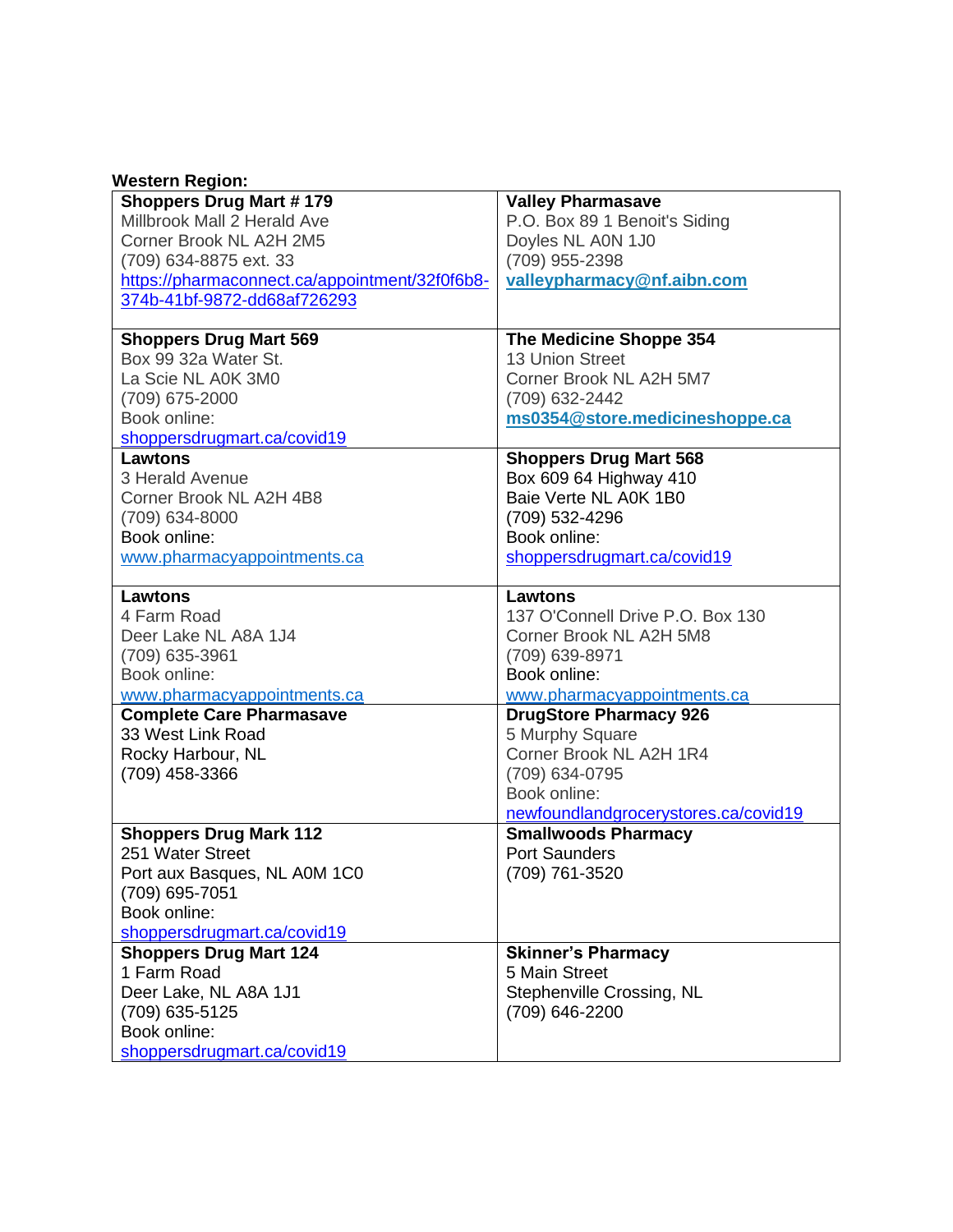| <b>Dominion</b>                                                                                         | <b>Shoppers Drug Mart 115</b>                                                                         |
|---------------------------------------------------------------------------------------------------------|-------------------------------------------------------------------------------------------------------|
| 62 Prince Rupert Dr                                                                                     | 42 Queen Street                                                                                       |
| Stephenville, NL A2N 3W7                                                                                | Stephenville, NL A2N 3A7                                                                              |
| (709) 643-0852                                                                                          | (709) 643-5351                                                                                        |
| Book online:                                                                                            | Book online:                                                                                          |
| newfoundlandgrocerystores.ca/covid19                                                                    | shoppersdrugmart.ca/covid19                                                                           |
| <b>Burgeo Pharmasave</b>                                                                                | <b>Shoppers Drug Mart 189</b>                                                                         |
| 28 Harbourview Crescent<br>Burgeo, NL A0N 2H0<br>709-886-2796                                           | 5 First Ave<br>Pasadena, NL A0L 1J0<br>(709) 686-2063<br>Book online:<br>shoppersdrugmart.ca/covid19  |
| <b>St. George's Pharmasave</b><br>206 Main Street<br>St. George's, NL<br><b>A0N 1Z0</b><br>709-647-3792 | <b>Veitch Wellness Center Pharmasave</b><br>328 O'Connell Drive<br>Corner Brook, NL<br>(709) 639-8777 |
| <b>White's Pharmasave</b>                                                                               | <b>Main Street PharmaChoice</b>                                                                       |
| 83 Georgia Drive                                                                                        | 165 Main St                                                                                           |
| Stephenville, NL A2N 2T6                                                                                | Springdale, NL A0J 1T0                                                                                |
| 709-283-2510                                                                                            | 709-673-4673 or 709-673-4624                                                                          |